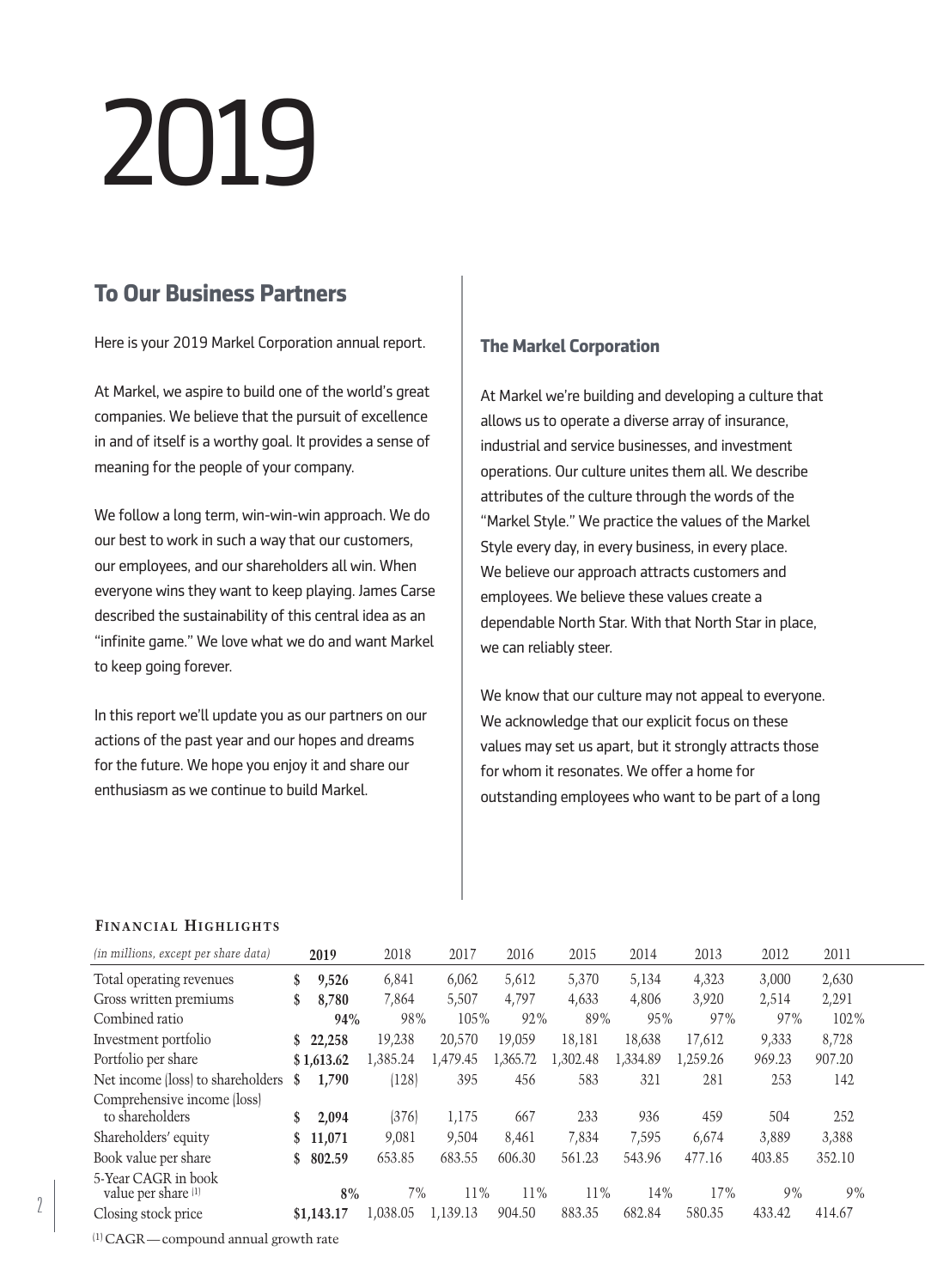term institution which stands for something. We offer a home for different businesses who want to focus on serving their customers and taking care of them year after year. We offer a home for shareholders looking to invest their capital in a successful long term institution that will work hard to increase in value.

We enjoyed a very good year in 2019. Our customers won. They demonstrated their satisfaction with our products and services by doing more business with us than ever before. Our employees won. We employed more people than ever before. They enjoyed the opportunity to serve our customers, learn new skills, provide for their families, and serve their communities. Our shareholders won. They owned a business that produced record comprehensive income and operated in such a way that we should be able to repeat these statements in future years.

We deploy three powerful financial engines at Markel, namely, our insurance businesses, our Markel Ventures operations, and our investment activities. All three of those engines provided positive thrust in 2019.

Every year we write this letter to accompany the array of numbers in the attached financial statements.

We think this letter serves as a critical tool to provide a qualitative narrative to help understand our quantitative results.

All of the numbers, as well as those that we will report to you in the future, stem from forces often difficult to quantify, namely the fundamental values by which we manage Markel. This letter serves to discuss these values.

Some of the numbers reflect external forces beyond our control. We do not know what will happen in any one year in the realms of interest rates, man-made or natural catastrophes, economic activity, inflation, currency exchange rates, and other important but unknowable events. We will however always run Markel with the notion that we must be prepared to be resilient and durable through any and every kind of environment we face.

Richie and I take our roles as stewards of this company seriously. We want to thank you, our owners and fellow employees, for the responsibility and the privilege you've granted us in overseeing Markel. This is a unique company.

| 2010                  | 2009   | 2008   | 2007   | 2006   | 2005   | 2004   | 2003   | 2002   | 2001   | 2000   | 1999   | 20-Year<br>$CAGR^{(1)}$ |
|-----------------------|--------|--------|--------|--------|--------|--------|--------|--------|--------|--------|--------|-------------------------|
| \$2,225               | 2,069  | 1,977  | 2,551  | 2,576  | 2,200  | 2,262  | 2,092  | 1,770  | 1,397  | 1,094  | 524    | 16%                     |
| \$1,982               | 1,906  | 2,213  | 2,359  | 2,536  | 2,401  | 2,518  | 2,572  | 2,218  | 1,774  | 1,132  | 595    | 14%                     |
| 97%                   | 95%    | 99%    | 88%    | 87%    | 101%   | 96%    | 99%    | 103%   | 124%   | 114%   | 101%   |                         |
| \$8,224               | 7,849  | 6,893  | 7,775  | 7,524  | 6,588  | 6,317  | 5,350  | 4,314  | 3,591  | 3,136  | 1,625  | 14%                     |
| \$846.24              | 799.34 | 702.34 | 780.84 | 752.80 | 672.34 | 641.49 | 543.31 | 438.79 | 365.70 | 427.79 | 290.69 | 9%                      |
| 267<br>S.             | 202    | (59)   | 406    | 393    | 148    | 165    | 123    | 75     | (126)  | (28)   | 41     | 21%                     |
| $\mathbb{S}^-$<br>431 | 591    | (403)  | 337    | 551    | 64     | 273    | 222    | 73     | (77)   | 82     | (40)   |                         |
| \$3,172               | 2,774  | 2,181  | 2,641  | 2,296  | 1,705  | 1,657  | 1,382  | 1,159  | 1,085  | 752    | 383    | 18%                     |
| \$326.36              | 282.55 | 222.20 | 265.26 | 229.78 | 174.04 | 168.22 | 140.38 | 117.89 | 110.50 | 102.63 | 68.59  | 13%                     |
| 13%                   | 11%    | 10%    | 18%    | 16%    | 11%    | 20%    | 13%    | 13%    | 18%    | 21%    | 22%    |                         |
| \$378.13              | 340.00 | 299.00 | 491.10 | 480.10 | 317.05 | 364.00 | 253.51 | 205.50 | 179.65 | 181.00 | 155.00 | 11%                     |
|                       |        |        |        |        |        |        |        |        |        |        |        |                         |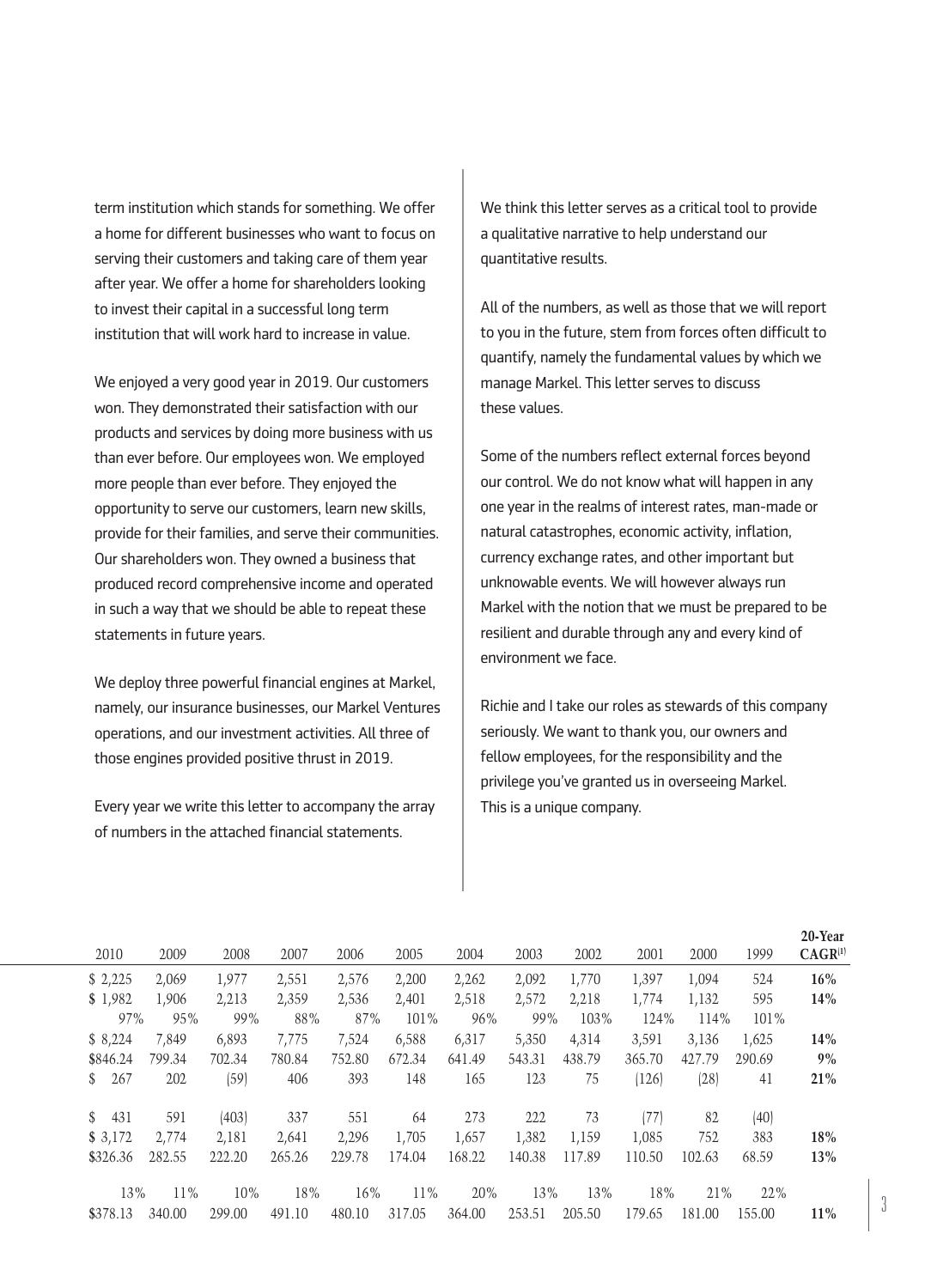As we all work every day, we do so in a way that creates wins for our customers, our employees, and our shareholders. We do so with a forever mindset and an appreciation for the cumulative result that develops over time.

When we take care of customers each and every day, when we solve problems for them, when we provide meaningful jobs and career opportunities for our people, and when we earn financial rewards from doing so, we create the opportunity to wake up and do it again tomorrow.

That is the timeless and endless description of the Markel Corporation. It has worked now for 90 years and we believe it will continue to do so.

## **2019 Financial Results**

During 2019 we reported top line total revenues of \$9.5 billion compared to \$6.8 billion a year ago, an increase of 39%. At the bottom line we reported comprehensive income of \$2.1 billion compared to a comprehensive loss of \$376 million last year.

Those are record highs for your company and we're delighted to report that headline to you.

As a first pass in providing context and explanation of this year's results, we'll continue the pattern we set last year by reviewing the cumulative results of the last five years. For the 2015-2019 five year period, we reported total revenues of \$33.4 billion versus \$17.3 billion in the 2010-2014 period, an increase of 93%. Over the same five year period we reported total comprehensive income of \$3.8 billion compared to \$2.6 billion, an increase of 47% and Markel shares closed the year at \$1,143.17 compared to \$682.84, an increase of 67% over the same five years.

We think that looking at the five year numbers provides better and more meaningful data than yearby-year results. In any given year, swings in investment markets cause volatility in the annual results. Insurance also regularly experiences meaningful volatility from catastrophes. Finally, within Markel Ventures we own several cyclical businesses whose results vary widely given general economic activity levels.

With a five year measurement period we think you as shareholders get a better gauge of our underlying economic progress. We also hold ourselves as managers accountable to the exact same standard. We use a five year measurement period to determine incentive compensation. We are with you side by side.

We are generally pleased with the long term results and the economic progress of your company. We know we have some specific challenges and corrections to make. We've learned immense lessons about new and existing businesses and we're incredibly optimistic about our ability to apply those lessons to continue to grow your company over time. We hope you share our optimism as well.

As always, to further reinforce the long term nature of Markel, we include a 21 year table of our results at the bottom of this letter. This tapestry of numbers paints a vivid picture of the success of our long term process over decades.

The longer term mindset guides us as we make decisions. We think about what would be best for our customers and our employees over the long term in each and every decision that we make. We're confident if we do that well, our shareholders will be pleased with the results.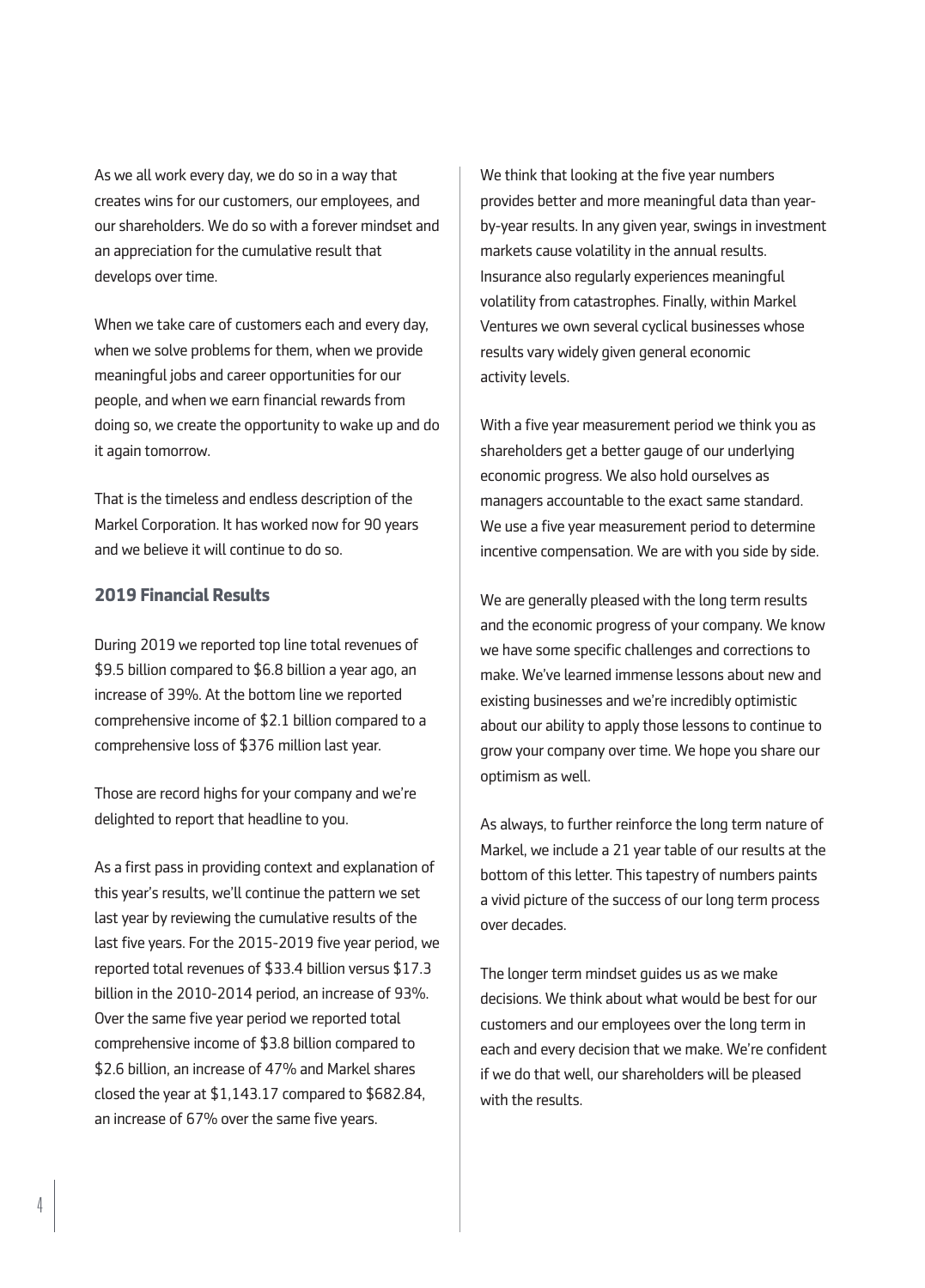# **The Three Engines Of Markel**

Markel stands as a resilient company able to adapt and grow in the face of ever changing landscapes. Technological progress changes business models. Financial markets experience volatile swings between ecstasy and gloom, governments change, and so on and so on.

The beauty of Markel is that we are open minded as we pursue business opportunities. We are not constrained by a narrow vision. As we wrote in the initial annual report in 1986, we pursue a strategy of "specialization and diversification."

Specialization means that we pursue excellence by being expert at what we do. Whether it is in a particular form of insurance, investments, transportation equipment, concierge medical care, houseplants, baking equipment, consulting, or any of the other myriad activities of the Markel Corporation, we strive to provide the absolute best value to our customer.

Diversification among specialization creates resilience for Markel. The world continues to change at an accelerating pace and we do not know what lies ahead. We do know, however, that some businesses of today will not exist in the future, even if they are the very best at what they do. As such we need to continue to diversify. We need to adapt and change our existing businesses to meet the needs of a changing world. We also need to continue to pursue new business opportunities as we have since our beginning 90 years ago.

We specialize and diversify to pursue the dual goals of providing the best products and services to our customers, and being adaptable to change in

economic and technological landscapes that are beyond our control.

Today, one simple way to categorize the diversity of Markel is to think of your company as being comprised of three engines. Those engines are Insurance, Ventures and Investments.

# **Engine #1 – Insurance (Insurance, Reinsurance, Insurance-Linked Securities, and Program Services)**

### **Insurance Engine – Insurance Cylinder**

We enjoyed a very good year in our insurance businesses. We wrote total premiums of \$5.3 billion compared to \$4.7 billion, an increase of 12% from last year. We wrote more business than last year and we did so more profitably with a one point improvement in our combined ratio to 93% compared to 94% in 2018. Barring extraordinary catastrophes in 2020 we expect to be able to say the same thing this time next year.

As you can see in the 21 year chart at the bottom of this letter our consolidated combined ratio has ranged between 87% at its low point to 124% in our most challenging year. Our goal is to produce consistent underwriting profits. We continue to make progress against that goal.

Within our insurance business we enjoyed spectacular results from our Markel Assurance division which operates largely in the U.S. Markel Assurance comprises the legacy excess and surplus wholesale insurance lines on which Markel was founded along with a growing business to serve admitted retail markets.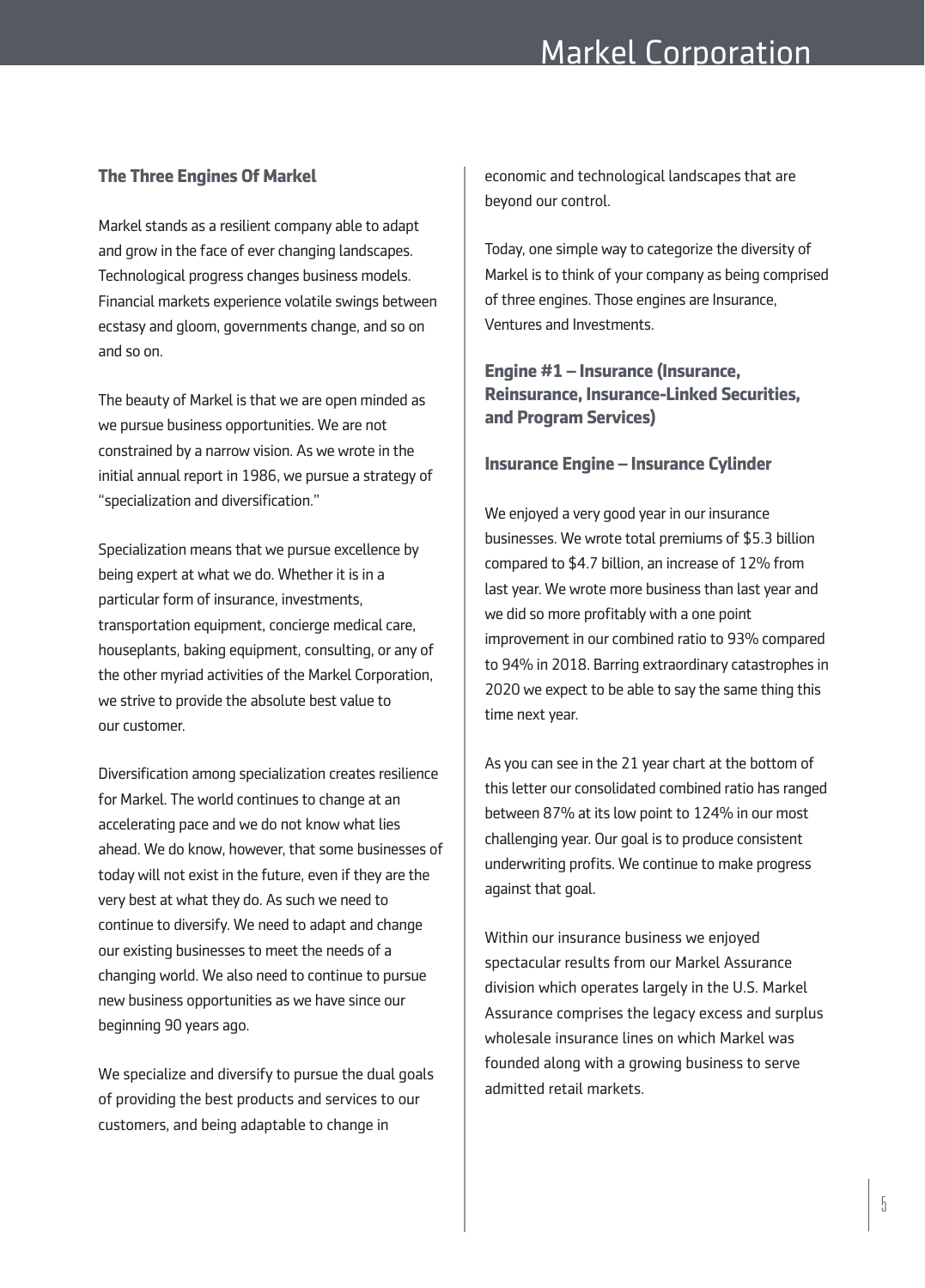Markel Assurance remains a crown jewel within Markel. We polish that jewel every day. Over the last several years, under the leadership of Bryan Sanders, we've continued to focus on making Markel easier to do business with. We continue to communicate to our current and prospective customers that we can do more for them than ever before. Our increased volumes show the message is getting through.

Within our U.S. based insurance operations we also enjoyed a tremendous year at our Markel Specialty operation under the leadership of Matt Parker. Matt and his team focus on program insurance products that cover an eclectic and growing list such as horses, farms, camps, classic boats and cars, electricians, plumbers, dry wall contractors, mom and pop restaurants, and others. We insure small businesses and the people who make things work.

In the past, our talented underwriting experts writing various forms of coverage for our customers tended to operate primarily within the confines of specific industries or niche areas. We've worked hard to communicate to our customers that Markel continues to increase in size and scale. We can do more for them. We can provide more coverages and we can create seamless solutions across multiple classes and types of insurance risks.

Our ongoing growth and profitability at Markel Assurance and Markel Specialty stands as powerful evidence that the process continues to work.

In our international operations headquartered in London, success in 2019 was more muted. The Lloyd's market in London remains an expensive place to do business. The City of London itself suffers from cost pressures and ample (read tough) competition as the concentration of insurance industry professionals remains intense.

Over the years, we've enjoyed solid profitability from our International insurance operations. We have consistently increased our capability to operate in the London marketplace as a stand-alone company and side stepped some of the costs inherent in the Lloyd's system. We've continued to increase our geographical presence throughout the U.K. in markets outside London and we've expanded our operations in Canada, Germany, India, the Netherlands, Spain, and other growing markets.

These expansions create profitable revenues for Markel and platforms to grow sustainably in the future. For example, we've operated in Germany since 2012, well before any talk of Brexit began. We leveraged that platform and now have an established, fully licensed insurance company operating in Continental Europe and we are prepared to operate on both sides of the English Channel in any foreseeable environment. We did not predict Brexit when we came across Frederik Wulff eight years ago. We just found a great leader who embodied the Markel Style and built a business together. In light of Frederik's accomplishments and future vision he now serves as head of our European insurance operations.

The worldwide insurance market continues to grow as billions of people move towards greater affluence. Our opportunity to serve these needs all around the globe is immense and we have the people, regulatory structure, and skills to grow for years to come as the global economy continues to develop.

### **Insurance Engine – Reinsurance Cylinder**

In our reinsurance operations our results improved compared to 2018. We wrote \$1.1 billion of premiums in both years, with a combined ratio of 104% in 2019 compared to 113% in 2018.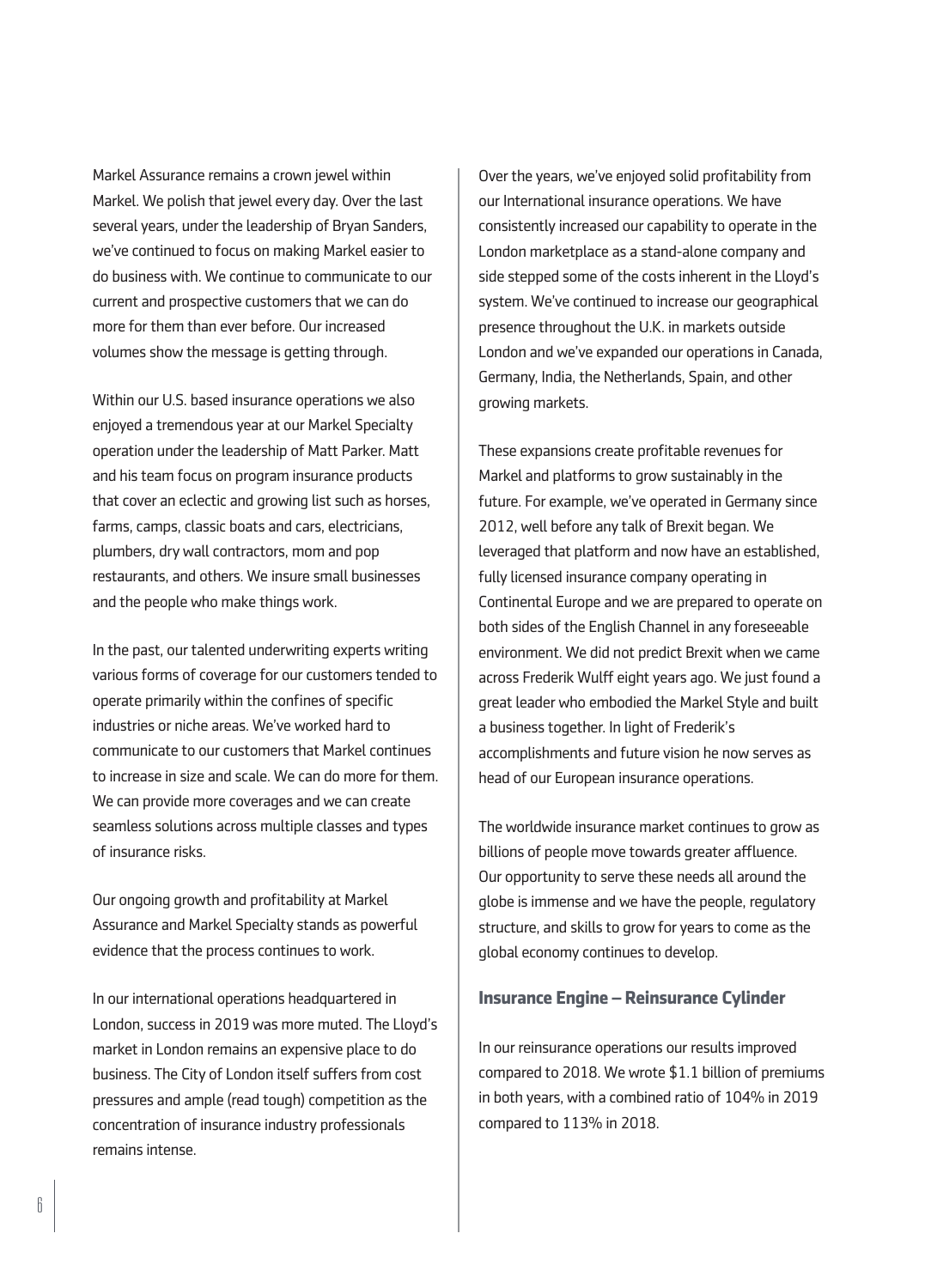# Markel Corporation

Reinsurance over the decades has produced positive yet volatile results. We're taking steps to continue to improve our reinsurance operations. While we acknowledge that reinsurance remains a volatile business, we expect better returns in the future from these actions.

We are fortunate in that reinsurance is a part of, but not the totality of, our insurance business. Given the inherent volatility in both rates and losses in reinsurance, it is an excellent component within the larger entity of Markel.

In certain market environments, vivid recent memories of large losses cause many reinsurance providers to diminish their appetite for premiums. At those times, we can and do offer our capital, and we write more business with the expectation of earning appropriate returns.

In other market environments, capital is flush and memories of losses fade. In those markets, reinsurance capacity tends to be ample, and we appropriately diminish our writings as other participants displace us by pricing risk at rates we think are insufficient.

Because we are diversified and not dependent on reinsurance, as a mono line carrier might be, we can be opportunistic and grow and shrink our revenues like accordion bellows.

That sentence is easy to say and hard to do. The human beings who run our reinsurance business don't like to turn away business. But the reality of the market demands that they do. We can and must behave this way as responsible and dependable reinsurers.

Following the record level of property losses in 2017 and again in 2018 from hurricanes, wildfires,

typhoons, and of course, lawyers, we began charging more per unit of risk. We did so in 2018 and results were better, but not wonderful, since 2018 also was a high catastrophe event year.

We again charged more per unit of risk in 2019 than in 2018. Once again, results improved, but not yet to satisfactory levels. In 2020, we continue to charge more per unit of risk. We will see how the year develops and whether losses industry-wide will continue to set new records, but we continue to be paid increasing rates to bear those risks.

We are prepared to allocate our capital to reinsurance markets when we believe that it will earn appropriate results but we are willing to allocate our capital elsewhere within Markel when we do not have that expectation.

## **Insurance Engine – Insurance-Linked Securities and Program Services Cylinder**

In last year's letter we discussed the nature of Insurance-Linked Securities (ILS) and their role in the insurance eco-system. To review the bidding, we entered into the ILS business with our purchase of CATCo in 2015, followed by State National in 2017, and Nephila in 2018.

These stand as transformative acquisitions for Markel. While the learning curve has had unexpected and painful bumps along the way, we believe the advantages for Markel will continue to accelerate and grow over time. We are proceeding through the learning curve. We expect increasing returns from our ILS operations over time.

As is the case with every other industry in the world, progress brought about by technological change means that we need to be "Better, Faster, and Cheaper" in providing goods and services to our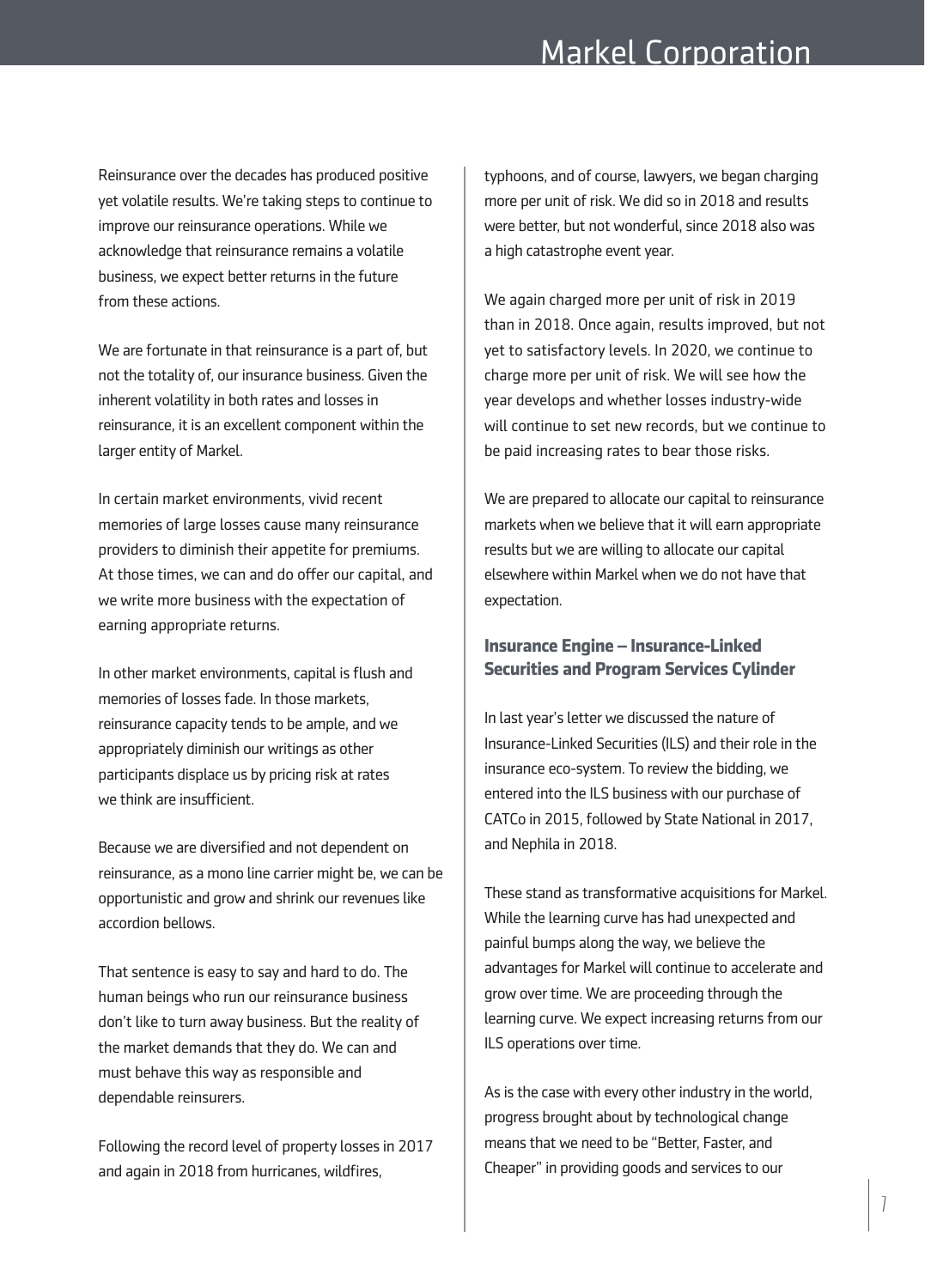customers. In the halcyon days of the past you could pick any two of those, but not all three at the same time. That is no longer the case. For every product and every service, at every time and everywhere, all businesses need to figure out how to be Better, Faster, and Cheaper. If any given business can't figure out how to do so, a competitor will.

It is in the DNA of Markel that we innovate and adapt. ILS and our efforts in this arena, stand as a paramount example of how we are attempting to compete effectively in a changing world.

In traditional insurance offerings, we as a company put up our capital to stand behind the risk we take when we write an insurance policy. We underwrite specific risks to determine appropriate pricing, we write a spread of business to keep systemic risk in check, we manage the claims process, and we handle the legal and regulatory issues connected to the provision of insurance.

In ILS, we do all of the above except for one thing. With ILS, third parties such as endowments, pension funds, and other investors, provide the capital. We manage all of the other processes and are paid management fees and incentive fees for doing so. But the pure return on capital flows to the external capital providers, not to Markel as an insurance company. The same is true of our Program Services operations, which match insurance risk to third-party capital and provide services for a fee when doing so.

To some degree, the provision of traditional insurance can be viewed as railroad tracks that run between the ultimate risk insured and the capital base of an insurance company. In ILS transactions, that rail line starts at the same place i.e. the risk a customer needs to insure. Those tracks run through the same mechanical and regulatory landscape, and then they spur off to a pool of externally provided capital rather than to the balance sheet of the insurance company.

You might ask, "What is better, faster, and cheaper" about this? The answer is that the speed and quality should be roughly the same but it should be cheaper. The returns demanded by the external investors are different than those we expect on our own capital. Often they are lower. The outside investors tend to focus on those returns not being correlated to the returns of other assets as well as the absolute level of returns themselves.

By contrast, we at Markel are well designed through our diversified three engine structure to accept volatility from any one stream of capital returns. We primarily focus on the rate of the return in and of itself. We can accept volatility and correlations on our balance sheet due to our diversification and structure. Through the ILS mechanism we can earn excellent returns as managers of the process rather than through the provision of our own capital.

Well, you might ask, "Why has this not worked out like you hoped so far?"

The answer is that in 2017 and 2018 CATCo funds experienced severe losses due to the record levels of property catastrophes those years. In the wake of those losses, U.S. and Bermuda regulatory authorities initiated inquiries into the loss reserves recorded in late 2017 and early 2018.

As part of the inquiry process we retained outside counsel to conduct an internal review. The internal review found no evidence that CATCo personnel acted in bad faith in exercising business judgment in the setting of reserves and making related disclosures during late 2017 and early 2018. The governmental authorities' inquiries are ongoing and we continue to fully cooperate with them.

The unprecedented catastrophe losses of 2017 and 2018 simply exceeded CATCo's expectations used to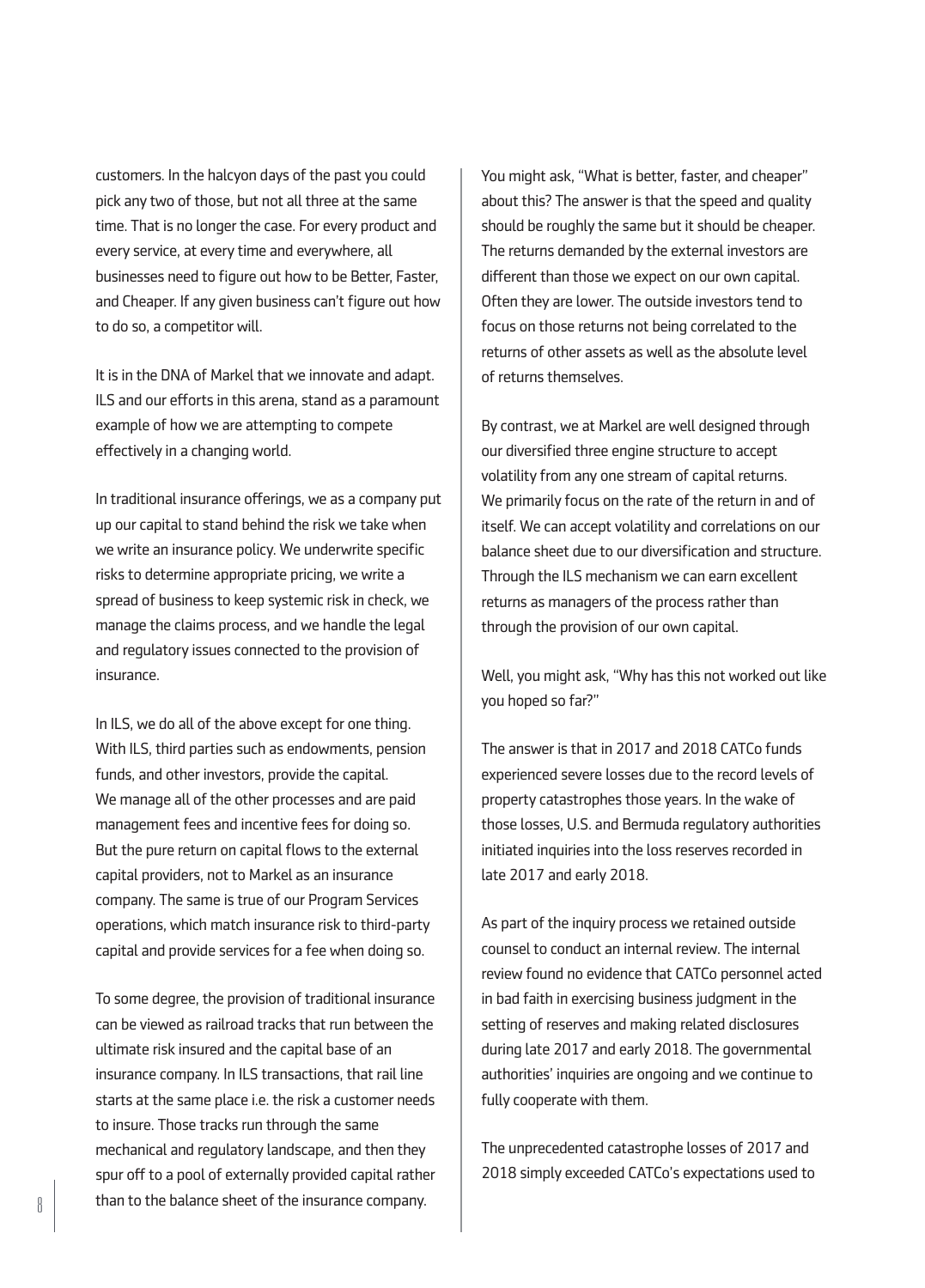determine pricing for the high severity, low frequency offerings they provided to the retrocessional reinsurance market. Severity turned out to be higher as did frequency.

Not surprisingly, due to the unpredictability of the duration, scope and outcome of the inquiries, substantially all of the capital invested in CATCo by ILS investors was tendered for redemption. Consequently, as announced in July 2019, CATCo has ceased accepting new investments and is not writing any more business, effectively going into runoff.

As we move forward, we've adjusted our pricing, and our appetite to write this business, to reflect this difficult experience. We've also developed additional tools to participate in this necessary market that should provide appropriate returns and risk management for Markel.

In addition to the expenses involved in investigating and dealing with the CATCo matter, we also were a significant investor in CATCo's ILS products. We thought it was valuable to demonstrate that we stood side by side with outside investors in putting up our own capital alongside theirs. We suffered losses on that capital alongside the outside investors.

The plan was that, over time, ILS mechanisms and results would become widely known and a historical track record would provide outside investors with comfort. As that took place, we would shift our own investment capital to other uses within the Markel Corporation and operate our ILS platforms as fee management businesses for other investors. The record level of property catastrophe losses in 2017 and 2018 interrupted the plan. We believe the disruption in ILS is a temporary circumstance. In the long run, we continue to believe in the ILS mechanism and its ability to provide better, faster, and cheaper insurance solutions in many circumstances.

By contrast, our experiences at State National, as led by founder Terry Ledbetter (who just retired on January 1 of this year with full regalia and a very honorable discharge) and his successor Matt Freeman, and at Nephila, led by Frank Majors and Greg Hagood, have gone well. Both of those businesses continue to perform according to our expectations prior to acquisition. We are absolutely thrilled with their progress to date, as well as their future path within Markel.

State National, through their Program Services operations, provides much of the regulatory and process framework that enables managing general agents (MGA's) to operate. They use many of those same skills and abilities to provide similar services to the ILS marketplace. State National provides access to ratings and licenses, and they manage the complicated 50 state, multi-country jurisdiction regulatory matters that accompany the provision of insurance. They are the leading firm in this marketplace and they continue to shine.

Nephila pioneered the ILS market over 20 years ago and they stand as the market leader in the industry. Nephila offers a wide array of insurance products that operate right at the heart of the insurance and reinsurance marketplaces. While their results were diminished by the record levels of catastrophe losses in recent years, their fundamental operations remain well within our expectations at the time of the acquisition.

Nephila's customer relationships continue to deepen and broaden as existing and new investors continue to add Insurance Linked Securities to their investment portfolios. Broadly speaking, "alternative assets" continue to be attractive to pension, endowment, and other pools of investment capital. Nephila started this market and continues to be a leader.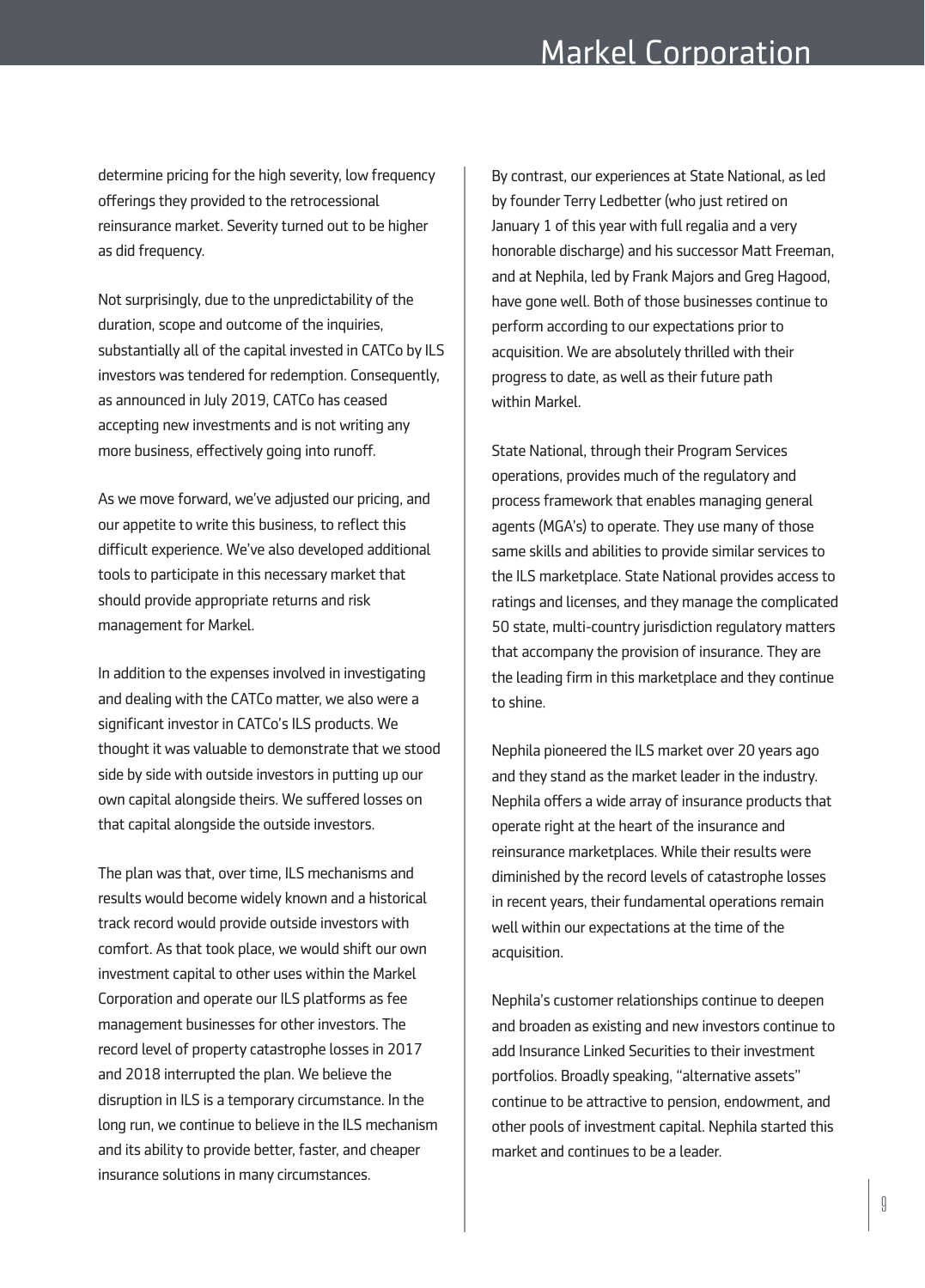There's an old joke that goes, "What do you call alternative medicine when it works?"

The answer is, "Medicine."

Increasingly, the "alternative assets" of the ILS world continue to provide attractive, understandable, and non-correlated returns for many investors. We may not yet be at the point where they are just called "assets" in the investment world, but we are drawing closer to that day.

We expect ongoing consolidation in the ILS industry. We expect advantages of scale to become more and more important. Large and sophisticated investors need large and sophisticated counterparties to design, process, and execute various strategies for the growing array of ILS "alternative" assets. We are the leading company in this field and we expect to enjoy increasing advantages and profitability from that position over time.

Additionally, our operations in ILS address another strategic imperative at Markel. Namely, we want to be able to seamlessly provide any insurance customer with solutions that meet any specialty insurance need from soup to nuts. As we continue to develop the ILS mechanism to operate in more and more realms of the insurance world, we will continue to offer wider, deeper, and broader, products to our insurance customers in a seamless, better, faster, cheaper way.

We own and operate the leading ILS platform in the industry. We're just getting started in this world and the addressable market is immense. Weather and climate related risks are well suited to be addressed via the ILS market. Markel possesses unique opportunities to act as a dealer in the secondary market for ILS securities already in existence. ILS should also be well suited to expand beyond the original markets of large property catastrophe risks as the sector matures and learns to process longer tailed liability risks. The list goes on and on.

Our ILS platform makes the rest of Markel better by broadening the ways in which we can serve our insurance customers. It makes us a better and more skilled company that can do more for existing and potential customers.

Markel also makes our ILS businesses better by providing a stable and consistent ownership base from which the employees of those businesses can continue to expand and grow. That circular and virtuous circle between our various business units has and will continue to produce financial benefits for our shareholders. Win-win-win.

### **Engine #2 – Markel Ventures**

In 2019 total revenues of Markel Ventures reached \$2.1 billion compared to \$1.9 billion a year ago. Earnings before Interest, Taxes, Depreciation, and Amortization (EBITDA) totaled \$264 million compared to \$170 million a year ago. (We use EBITDA as the least-worst proxy to describe our sense of the economic profitability of Markel Ventures. Our reason for doing so is that in the early years following an acquisition, the A, or amortization number shows up as a major expense of the business. That is the cost of Markel purchasing the business, not the ongoing costs of running the business. We think it is important to separate that out to give you a better picture of how our underlying businesses are performing.)

The great news is the Markel Ventures, as led by Mike Heaton and his team, continue to perform wonderfully. We started Ventures in late 2005 and in the first full year, the run rate of Ventures was approximately \$60 million of revenues and \$5 million of EBITDA. As of 2019, revenues now stand at \$2.1 billion with EBITDA of \$264 million.

We make our decisions by thinking in "cash money" terms rather than GAAP accounting conventions. Over the last 15 years, up until our November 2019 acquisition of VSC, we've deployed a total of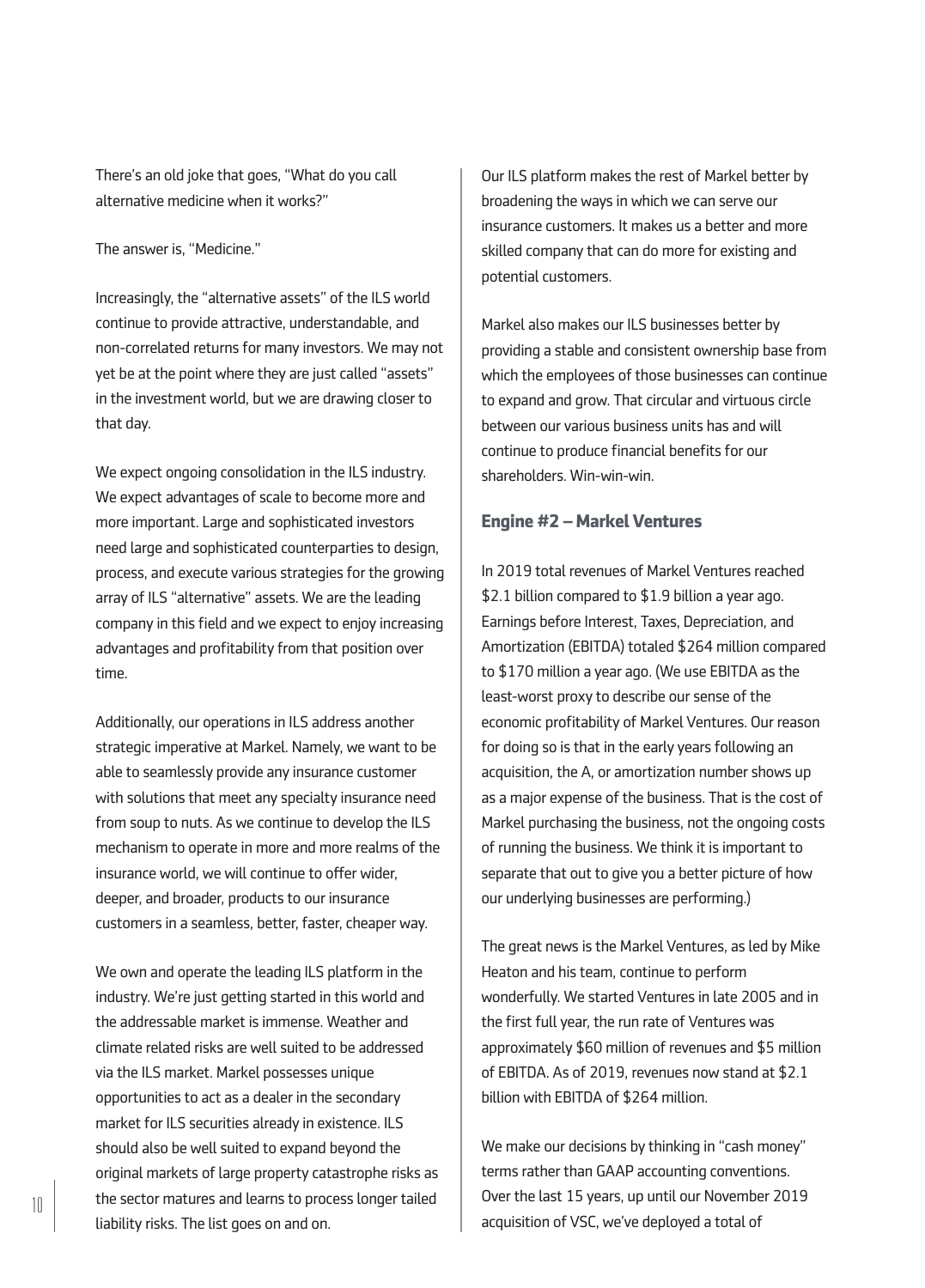approximately \$1.9 billion of "cash money" into Markel Ventures. During that same time, in addition to self-funding the day-to-day capital needs (including growth), the Markel Ventures companies have returned "cash money" to us and built up internal cash balances of roughly \$900 million combined. As we currently stand, we've got a diversified array of operating businesses that produced EBITDA of \$264 million in 2019 with approximately \$1 billion of net investment in the businesses.

We are delighted with both the returns these businesses produced over the years and the additional resilience they add to the Markel Corporation. Markel Ventures provides a stream of cash flow over and above, and different to, that provided by our insurance operations. It stands as an amazing story and fundamental component as to how we can best assure the long term growth and sustainability of the Markel Corporation.

As is the case with any new endeavor, there is always a learning curve. Over the last 14 years we've learned immense lessons about what defines a wonderful operating company. We've learned how to retain and attract talented managers, we've learned how to deal with unexpected challenges, and we've learned how to build a team that can constantly grow and handle larger and larger opportunities and challenges.

There are several points about Markel Ventures that we'd like to highlight from 2019.

First- Within our diversified array of businesses it should come as no surprise that some are performing spectacularly well, some are on track with normal expectations, and that some are not meeting performance goals. Over the last 15 years of Markel Ventures operations, an increasing number of our businesses are performing well, and largely autonomously. That is the ultimate goal.

We will likely always have some businesses that face temporary, or more permanent, challenges. Over time if we do our job well, the proportion of Markel Ventures companies in that condition should continue to diminish. That has indeed been our experience and it makes us wildly optimistic about our future.

Second- During the last three years, we have not actively sought new acquisitions with traditional business development activities through traditional transaction processes. We observed that market prices for businesses increased markedly and created a "sellers" market. That dynamic kept us from participating in traditional auction based acquisition processes.

That said, our growing reputation as quality owners, with long term vision, autonomous operating practices, and all of the elements of the Markel Style, made us a preferred buyer in many circumstances. During the last five years we directly purchased VSC Fire & Security led by Mike Meehan, Brahmin Leather Works led by Susan Thacker, Costa Farms led by Joche and Maria Smith, and CapTech led by the co-founders Sandy Williamson and Slaughter Fitz-Hugh, with their leadership team of Kevin McQueen, Steve Holdych, Vinnie Schoenfelder, and Joanna Bergeron. We also partnered with Chas Burkhart to form Rosemont Investment Group. All of these acquisitions came about from principal to principal discussions without traditional intermediaries. Some of those conversations took place over multiple years and sometimes they led to very quick action.

We remain cautious about the overall environment to acquire additional Markel Ventures operations in the current pricing environment but we continue to be pleased and honored to receive inbound calls. Increasing arrays of spectacularly successful businesspeople know about Markel and they're calling to see if they can join the family.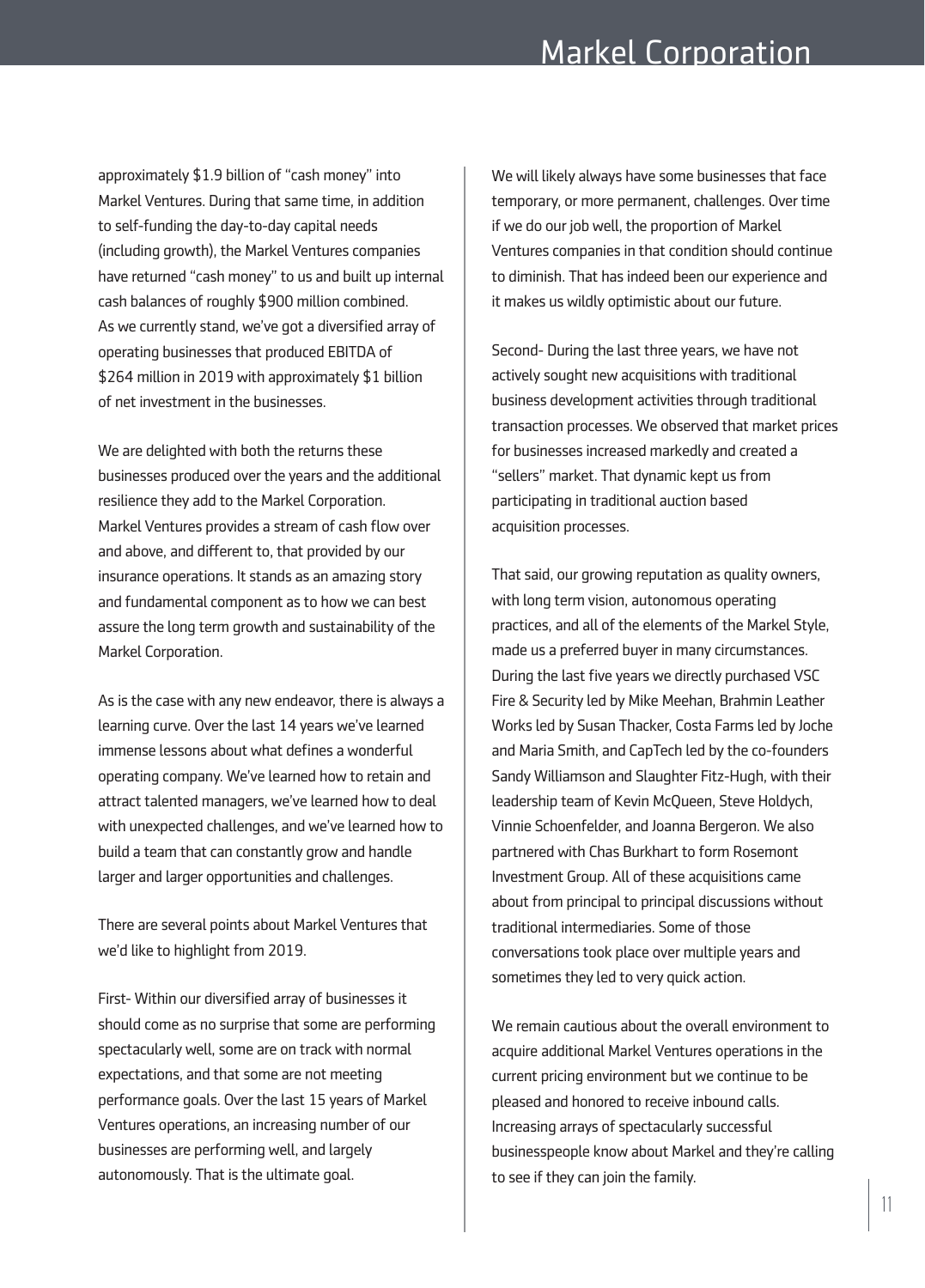This is an immense business advantage. Our years of history and behavior continue to produce cascading opportunities to grow.

In true Markel fashion, the sellers of these businesses won by receiving appropriate and fair consideration for a lifetime of work. The employees of the companies won by joining forces with Markel, and finding a stable and long term oriented home where they could build careers. Our shareholders won by deploying capital in profitable and well run businesses with organic growth opportunities and further expansion possibilities. Win-win-win.

## **Engine #3 – Investments**

2019 stands as a record breaking year. In our equity portfolio we earned a return of 30% and in our fixed income operations we earned a return of 6.5%. The total investment portfolio produced a return of 14.6%. This is the highest total return from the portfolio in 24 years.

While we celebrate the wonderful returns of 2019 it is important to view them in a longer term context. We enjoyed a year where interest rates declined. In that environment, equity prices rose at a faster rate than our estimates of the intrinsic value of the companies themselves.

Long time readers of this report will probably recognize the consistency of this section.

Over the decades, our investment operations continue to produce fantastic returns for Markel. Our five and ten year equity portfolio returns stand at 11.7% and 15.2% respectively. We've consistently followed the same discipline in selecting investments and that discipline has, and in our opinion will continue to, stand the test of time.

Our total invested assets stood at \$22.3 billion at year end. We manage the vast majority of our investments in house at an extraordinarily low cost (8 basis points for total management costs) and with tax efficiency (as witnessed by the current unrealized gain of \$3.9 billion).

The first thing we do in making investment decisions is to allocate funds to our fixed income holdings to more than match our insurance liabilities (the reserves). We are holding those reserves on our balance sheet for the benefit of our policyholders and we take minimal credit risk as we do so. We merely wish to earn a positive spread between the cost of those funds as shown by our underwriting results and what we can earn on plain vanilla high quality fixed income investments.

In 2019 we reported a combined ratio of 94%. That means that during the year the cost of the reserves on our balance sheet stood at a negative 6%.

We then take that money and invest it in the fixed income markets. The low and sometimes negative interest rates seen in current bond market prices are a growing and troubling development in our opinion. Fortunately, the negative cost of funds generated by our insurance operations is more negative than the low and negative rates of interest on offer from the credit markets. We continue to earn a small but positive spread on our fixed income holdings but that spread is under pressure.

The next step in allocating investment capital within our insurance operations is to look for equity securities with the promise of higher rates of return than what would be available from fixed income alternatives.

As we look for equity securities we follow a consistent, time tested, and four part discipline. First, we look for businesses earning good rates of return that use only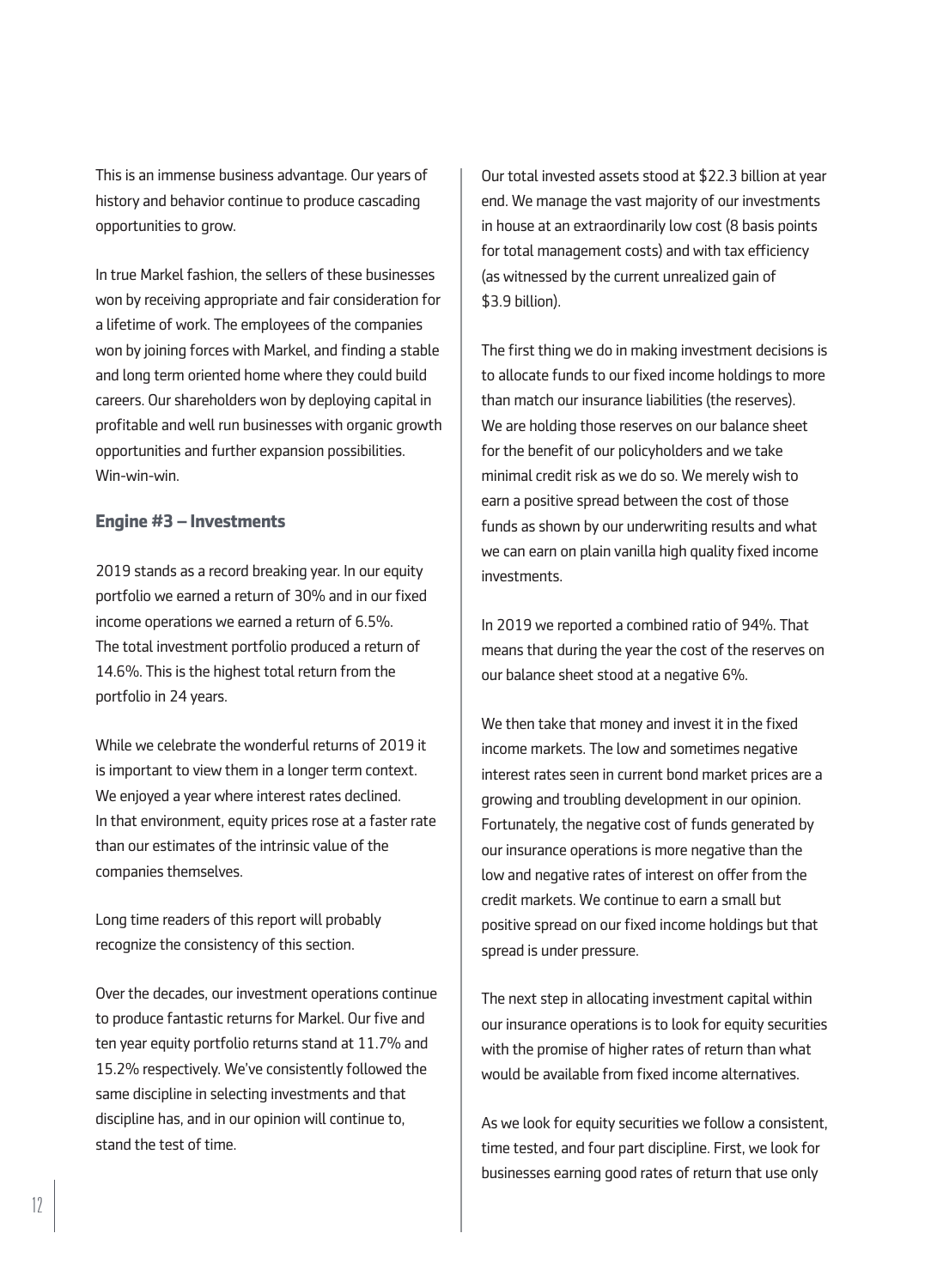modest leverage to do so. Second, we look for management teams with equal measure of talent and integrity. Third, we look for businesses with opportunities to reinvest their capital and grow organically or by acquisition, and/or with capital discipline to repurchase shares or pay dividends. And fourth, we look to acquire these holdings at fair prices where our long term returns as shareholders should be similar to the underlying growth in intrinsic value of the company itself.

We've followed this four part process for decades and it worked spectacularly well in 2019. More importantly, it has worked for decades and produced higher returns for us than what would have been the case had we invested more similarly to most insurance based entities and limited ourselves to a predominantly fixed income portfolio.

In our fixed income operations we look for high credit quality instruments and we match those holdings in duration and currency to our insurance liabilities. That strategy serves us well as we've never experienced any meaningful credit losses in the portfolio, and we've earned positive spreads compared to the cost of those funds as measured by our underwriting results.

Count on us to continue this approach.

We remain wary of investing in an environment dominated by the forces unleashed by low and negative interest rates. There is simply no way to easily produce our historical results with those gale force headwinds. As we noted earlier in the year, we'd rather sell bonds than buy them at current rates. In May and September we did take advantage of the low interest rate environment to refinance our upcoming debt maturities at Markel, which included raising capital with a 4.15% coupon and a 31 year maturity.

More importantly, we think that the second and third order effects of how management teams, investors, and government leaders behave in the face of the unprecedented interest rate environment are worrisome and give us pause.

Capital markets are like the Wild West right now and anything goes. In an environment where anything goes, something is going to go wrong. We don't have any specific predictions or forecast. We just remain as extraordinarily disciplined and long term oriented as we know how to be in the face of the unprecedented challenge of producing positive investment returns in a low/negative interest rate world.

What we can control in the face of these forces is our own behavior. We will continue to behave according to, and in keeping with, our disciplined investment process no matter what. We also believe that behavior will continue to deliver dependable and delightful results.

# **Capital**

The productive thrust of the three engines of Markel Corporation creates a wonderful circumstance. Those firing engines all worked together to create a situation where we both have capital and keep creating more of it.

A great question you might have is, "What are you going to do with it?"

Over time, the answer to that question will determine how successful we are at building the financial value of your company as we pledge to do in the Markel Style.

As has been the case for many years, we have a four step triage in place for how we allocate the capital flowing into Markel.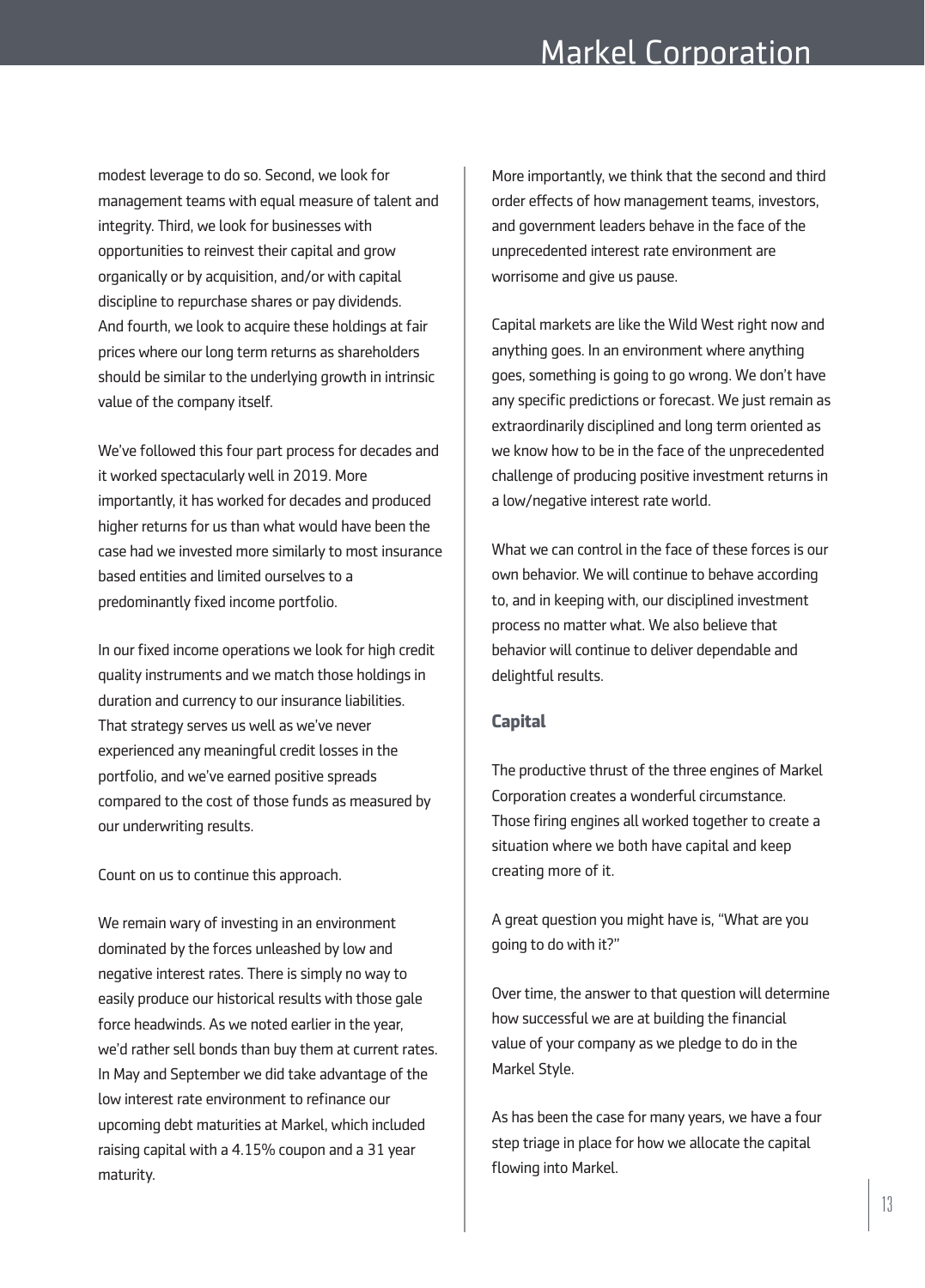Our first choice is to allocate capital within our existing business where we see opportunities to profitably grow and expand. We know and trust the people running the operations. They are proven veterans with a track record of producing excellent results. The people of this organization who historically produced good returns on capital stand first in line when it comes to funding growth and expansion. Fortunately, we see opportunities to deploy capital in this way both in our insurance and ventures operations. We will fund everything we can find that meets this test.

Our second choice is to acquire new businesses that we believe will produce appropriate returns on capital. We enjoy a long history of acquiring insurance and non-insurance businesses. We've bought big businesses that stretched our abilities and capital base at the time. We've learned how to do that and transform and adapt ourselves to big opportunities and changing conditions. We've bought smaller businesses as well. And we've bought businesses in and outside the U.S.

As we noted earlier, each and every one of these transactions involved learning curves of various shapes and slopes, but the net result remains extraordinarily positive for Markel. We will continue to allocate capital to acquisition opportunities as we find them.

Our third choice is to invest in publicly traded securities when we find stocks that meet our four part test. We've done so with excellent results for decades and we continue to see opportunities to allocate capital to equities in our long term and disciplined manner.

Our fourth choice is to repurchase shares of Markel Corporation when we've funded all the previous opportunities and when Markel shares are attractively priced. We've purchased modest amounts of Markel stock over the years but starting last year we

increased the pace at which we are doing so. We will be disciplined and rational as we repurchase shares just as we are in every other capital allocation decision.

You might ask, "How do you value Markel stock?"

For many years following the IPO, Markel existed largely as an insurance company with the embedded investment operation that attaches to any insurance company. In that environment, the book value per share provided a reasonable proxy and starting point for how to value Markel shares. The activities of the company were well captured by the accounting process that sum to book value. The rates of growth of that book value per share provided a good indication of the economic progress of Markel over time.

As Markel has grown and entered new businesses through our Markel Ventures operations, as well as the ILS and Program Services businesses, and as we begin repurchasing more shares, the book value per share calculation begins to lose its ability to describe the intrinsic value and progress occurring at Markel. We are earning returns that are not well captured in the book value per share calculation.

In recognition of this fact, we as managers break down our operations into certain components. First, we look at our insurance operations and think about a normalized expectation of underwriting profitability. Second, we look at our investments and think about normalized amounts of return expectations from the portfolio. Third, we look at our Markel Ventures and think about normalized profits from those operations. Fourth, we look at our ILS and Program Services businesses and our normalized expectations of earnings from those operations. We add all of those up. After that, we subtract out the capital expenditures necessary to keep the businesses going.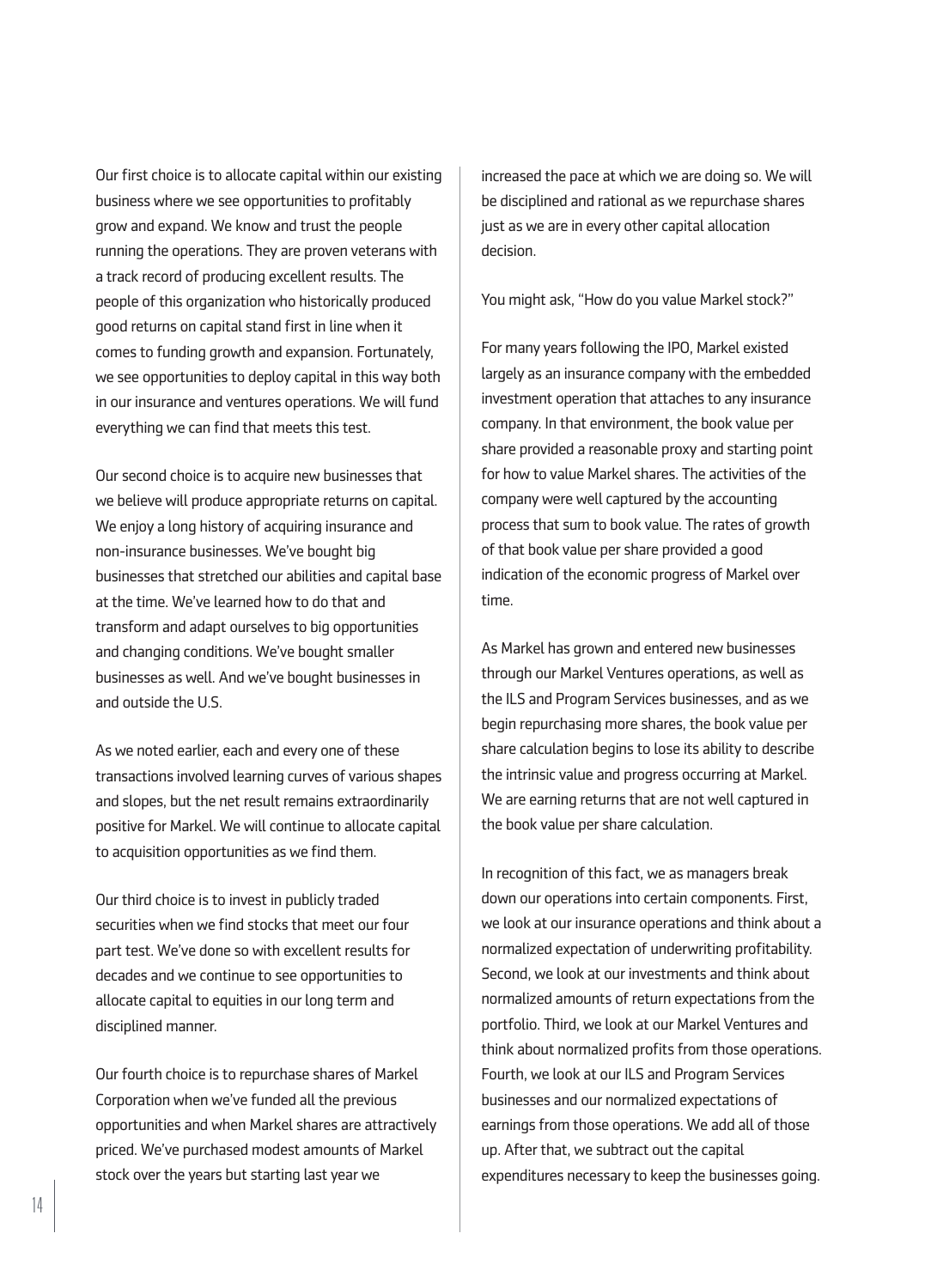We also subtract out all interest and taxes. These steps net to our sense of the recurring, comprehensive income of Markel.

We go through this process over rolling, multi-year time frames to adjust for normal volatility and cyclicality. We then apply a reasonable range of multiples to our estimate of our comprehensive income to develop our intrinsic sense of the enterprise value of Markel. We then subtract out the debt we owe and divide by the number of shares outstanding to determine our estimate of the intrinsic value of each share of Markel.

We've followed this process consistently for many years. We would never assign false precision to any single point estimate in any single year, but we think the exercise provides directionally correct data from which we can make rational capital allocation decisions.

The net of all of this discussion is that we're executing all four steps.

## **Alan Kirshner**

As we close this letter we want to take a moment to celebrate and commemorate the career of Alan Kirshner. There would not be the Markel Corporation of today if not for Alan.

As of the annual meeting, Alan will retire from his post as Executive Chair. Alan started in 1960 assisting Milton Markel in the underwriting department and in his 60 years at Markel, he's done every job along the way culminating in his current role.

There are so many aspects to Alan that it is impossible to do justice to him in a few paragraphs. That said,

there are a few particular items that it is important to write at this time.

First, many people make contributions and do fantastic work in their careers. Alan's work rises above that standard. His work was not limited to his individual accomplishments and achievements along the way. Alan's work was systemic.

By that I mean that Alan, as the primary author of the Markel Style, created a document and guide for how all 19,000 people of Markel operate the company today. Alan himself couldn't talk individually to 19,000 people, or spend time with each of them on a regular basis. Given that physical reality, Alan crafted the Markel Style in preparation for the initial public offering of Markel back in 1986. By writing that document, each of those roughly 300 employees at the time, and the over 19,000 of today, could hear his voice and understand his vision for Markel.

The idea behind the phrase, "It is written" carries special meaning. That phrase means that a lasting statement is being made. It means that those who follow should pay special attention to the ideas and directions when written down.

The Markel Style represents exactly that idea for us as employees of Markel. Alan knew that the day would come when he and his partners, Tony and Steve Markel, would no longer be the day to day managers of the Markel Corporation. He knew that the day would come when the Markel Corporation would grow in size and scale such that the top executives could not personally know all of the employees, as was the case in the days before the public offering in 1986.

As such, he worked to create a written document that would serve as guideposts for Richie and me as well as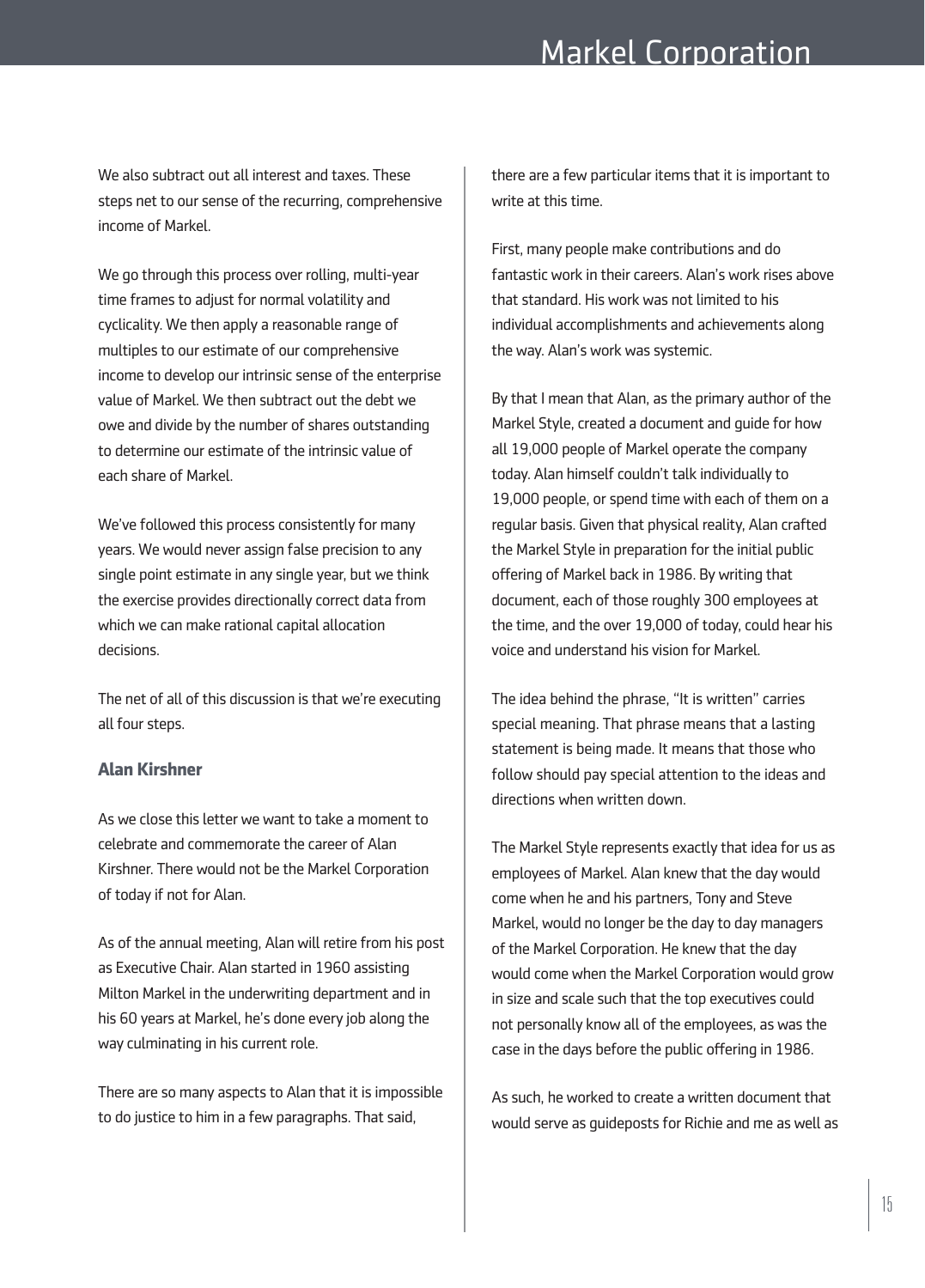those that will follow us in due time. He worked to create a document that people in every office around the globe, and in every business that Markel might someday enter, could read and understand the high purpose of this company.

In the Markel Style there are two words that Ken Newsome, the CEO of Markel Food Group (our first Markel Ventures acquisition), pointed out as being especially meaningful. Those two words were "winning" and "insurance." As a close reader of the Style might observe, the word "winning" is the final commanding word of the document and the word "insurance" is not mentioned.

Even prior to our IPO in 1986, Alan intuitively understood that a company dedicated to the service of others might someday expand beyond its initial business of insurance. He created a document that allowed for the ongoing creativity, and drive, of current and future Markel employees to "pursue excellence" and he recognized that none of us knew or know where that might lead.

"Winning" is the last word of the Style. Again, Alan intuitively understood the importance of sustainability inherent in win-win-win architecture necessary to build a great company. He knew that unless customers felt that they had won, and were better off because they had done business with Markel, they would not want to do business with us again. He knew that if we did things for our customers rather than to them, that they would be back. They would refer others to us and help to create recurring and growing revenues for Markel over time.

Alan knew that unless our employees felt that they won, they would always think about contributing their skills, creativity, and efforts somewhere else. He knew that our employees had to be able to provide for their families, and always be in an environment where they

were learning and growing and building new skills and capabilities to cope with a changing world. The Markel Style explicitly instructs us to provide, "an atmosphere in which people can reach their personal potential." We believe in continuous learning. It describes the mindset of the people of Markel.

Alan also knew that unless our shareholders won and earned appropriate financial returns that we would not be allowed to carry on as managers and build Markel following these goals. For a business to continue to exist and to serve its customers and employees, it must be profitable. Otherwise it goes away. The Markel Style explicitly states that "Our pledge to our shareholders is that we will build the financial value of our company." He was right then, and his instruction remains correct for us today. Unless we produce financial results for our shareholders we will not continue to have the right to build Markel.

Alan's contribution to the Markel Corporation goes beyond the capabilities of one person. His contribution is that of a "system" that serves as the formula by which all of us at Markel operate this company.

Outside of Markel in community service roles, Alan served as the founder of Partnership for the Future and the Faison Center. Both of those institutions serve young people in Richmond and beyond. Partnership for the Future helps high school students from challenged backgrounds prepare and succeed at college and at life. The organization teaches study habits, financial discipline, life skills, employment skills, and countless other necessary elements to those whose exposure to those factors may otherwise be limited.

The Faison Center aids both children and adults with autism. While it started and operates in Richmond, the skills, techniques and learnings that have been